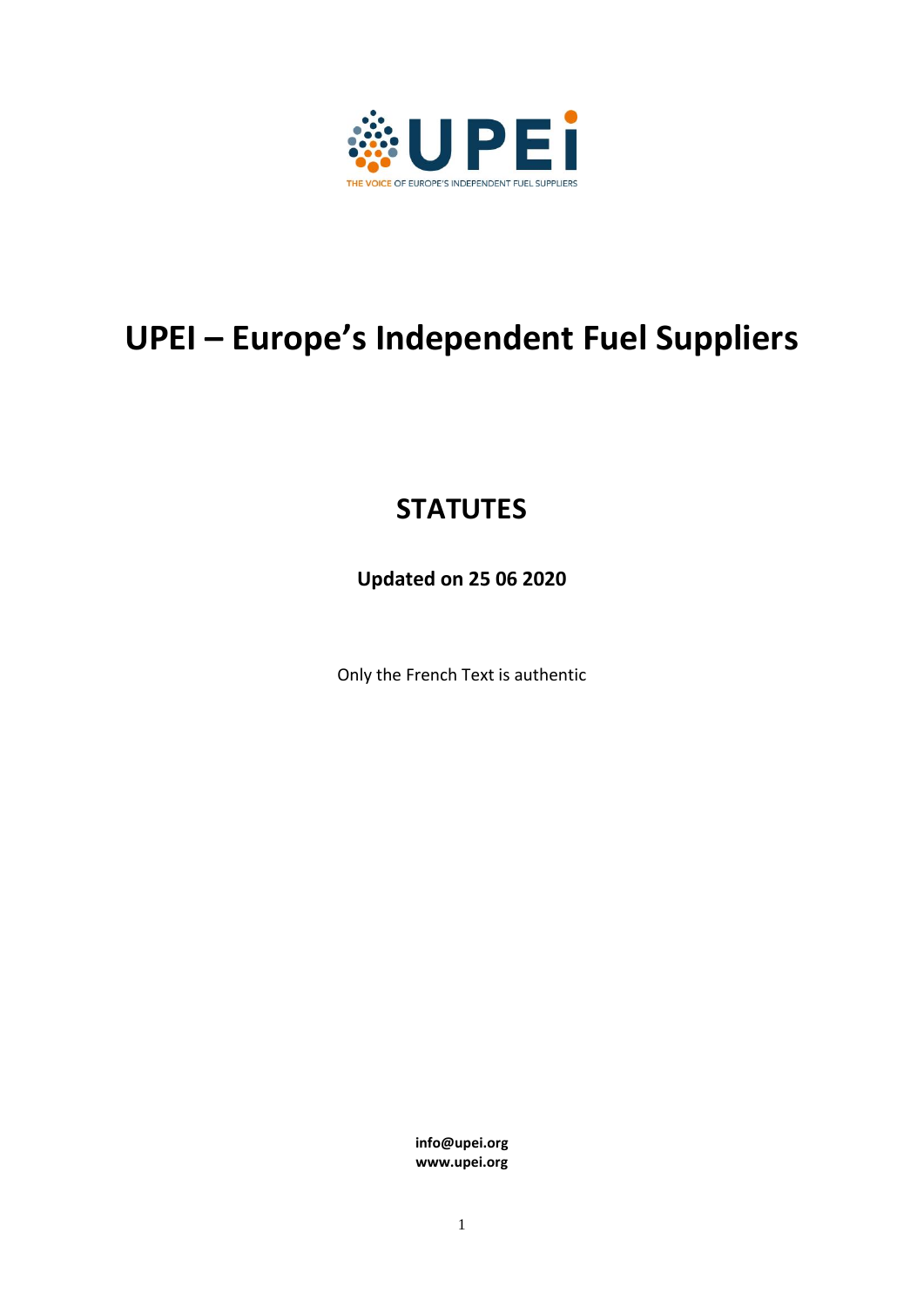# **STATUTES**

#### **PREAMBLE**

On 18 May 1962 associations of the independent petroleum trade founded the Union Pétrolière Européenne Indépendante (UPEI). Pursuant to the Act of the French Republic dated 1 July 1901, UPEI was registered with the Préfecture de Police on 25 June 1962.

Following the accession of additional countries to the European Union and the admission of other associations to UPEI in accordance with the Statutes of UPEI in force at the time, UPEI has adopted the following new Statutes by resolution of the General Meetings of 12 March 1997 (with amendments from April 2001, October 2004, April 2011, May 2014).

On 25 June 2020, UPEI General Meeting decided to transfer the seat from Paris to Brussels, and to transform the French association into an International Non-Profit Association under Belgian law, in accordance with art. 14:64 and following the Company and Association Code.

Since an International Non-Profit Association acquires legal personality on the date of the publication of the Royal Decree providing for its recognition, the transfer will take effect only when the Royal Decree will be published.

#### **Article 1 - Name**

The name of the Association is the "Europe's Independent Fuel Suppliers", abbreviated as UPEI.

The working language of UPEI is English.

The association is established as an International Non-Profit Association (hereafter INPA), subject to the Company and Association Code (hereafter CAC) of 23 March 2019, published in the Belgian Official Journal on 4 April 2019.

The INPA is constituted for an unlimited duration.

All acts, invoices, announcements, publications, letters, orders, websites and other material in electronic form of not, from the INPA, shall mention the following elements: 1) the name of the INPA, 2) its legal form, in full or in short, 3) the address of the registered office, 4) the enterprise number, 5) a mention of the "register of legal persons" and the competent jurisdiction based on the address, 6) when appropriate, the email address and website of the INPA and, 7) if need be, the fact that the INPA is into liquidation.

#### **Article 2 – Registered office**

The registered office of the INPA is located in the Brussels Capital-Region.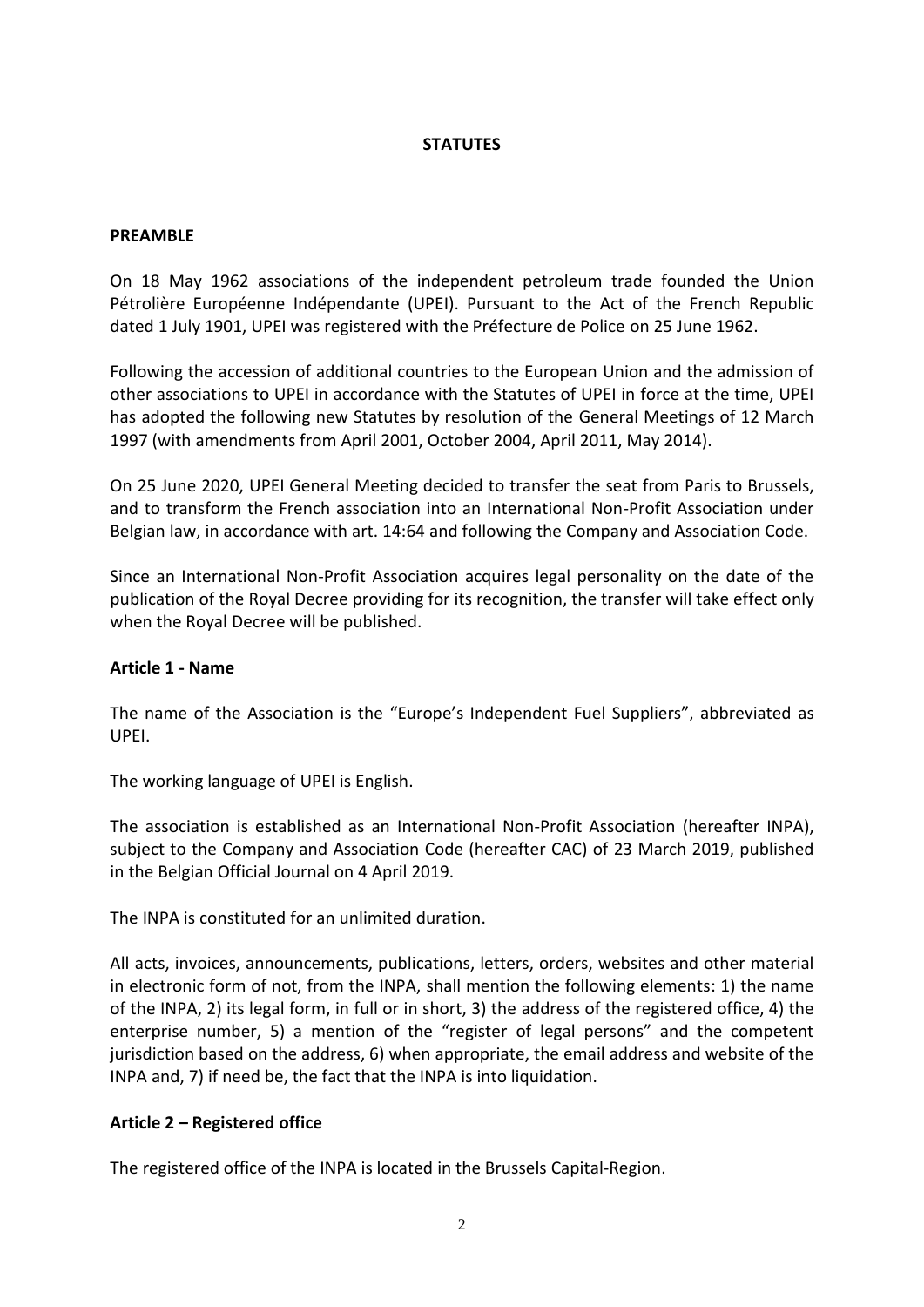The seat of the Secretary General may differ from the seat of UPEI, subject to the decision of the General Meeting, based on a proposal by the President.

# **Article 3 – Non-profit international goal and subject**

UPEI is an umbrella organisation of the independent European energy sector. It is an international non-profit making association.

The international and non-profit objective of UPEI shall be to safeguard and represent the national associations and companies defined in Article 4 and their general interests.

The activities aiming at achieving UPEI objectives include:

- representing the views of its members to European policy-makers;

- contributing to the development of effective policy solutions in the formulation of laws and regulations;

- informing its members about European policy and legislative developments of relevance;

- conducting studies and research, organising events, meetings and working groups to facilitate communication between its members and other stakeholders.

# **Article 4 – Membership**

The membership of UPEI comprises national associations of companies of the independent energy sector, hereafter referred to as national associations, together with companies, both of which are primarily active in import, wholesale and retail activities.

- 1. Any national association or company as defined above may apply to become full members of UPEI. Decisions on full membership shall be taken by the General Meeting in accordance with article 6.
- 2. Any national association or company as defined above but operating exclusively outside the European Union, may apply for a maximum reduction of 50% to the full membership fee of an equivalent national association or company from an EU country. In all circumstances, the membership fee should not fall below the minimum fee foreseen by UPEI fee structure.
- 3. Associate membership is possible for other associations and companies which support the aims of UPEI as defined in Article 3, but which are not eligible for full membership. Companies which are members of national associations that are full members of UPEI are also eligible to be associate members. Decisions on associate membership shall be taken by the General Meeting in accordance with Article 7. Associate Members have no vote in UPEI.
- 4. On a proposal by the Presiding Board, guest membership can be granted to associations and companies who are eligible and interested to apply for full or associate membership. Guest membership may be granted for a maximum period of 6 months. Guest members have no vote in UPEI. Decisions on guest membership are subject to approval by the General Meeting in accordance with Article 7.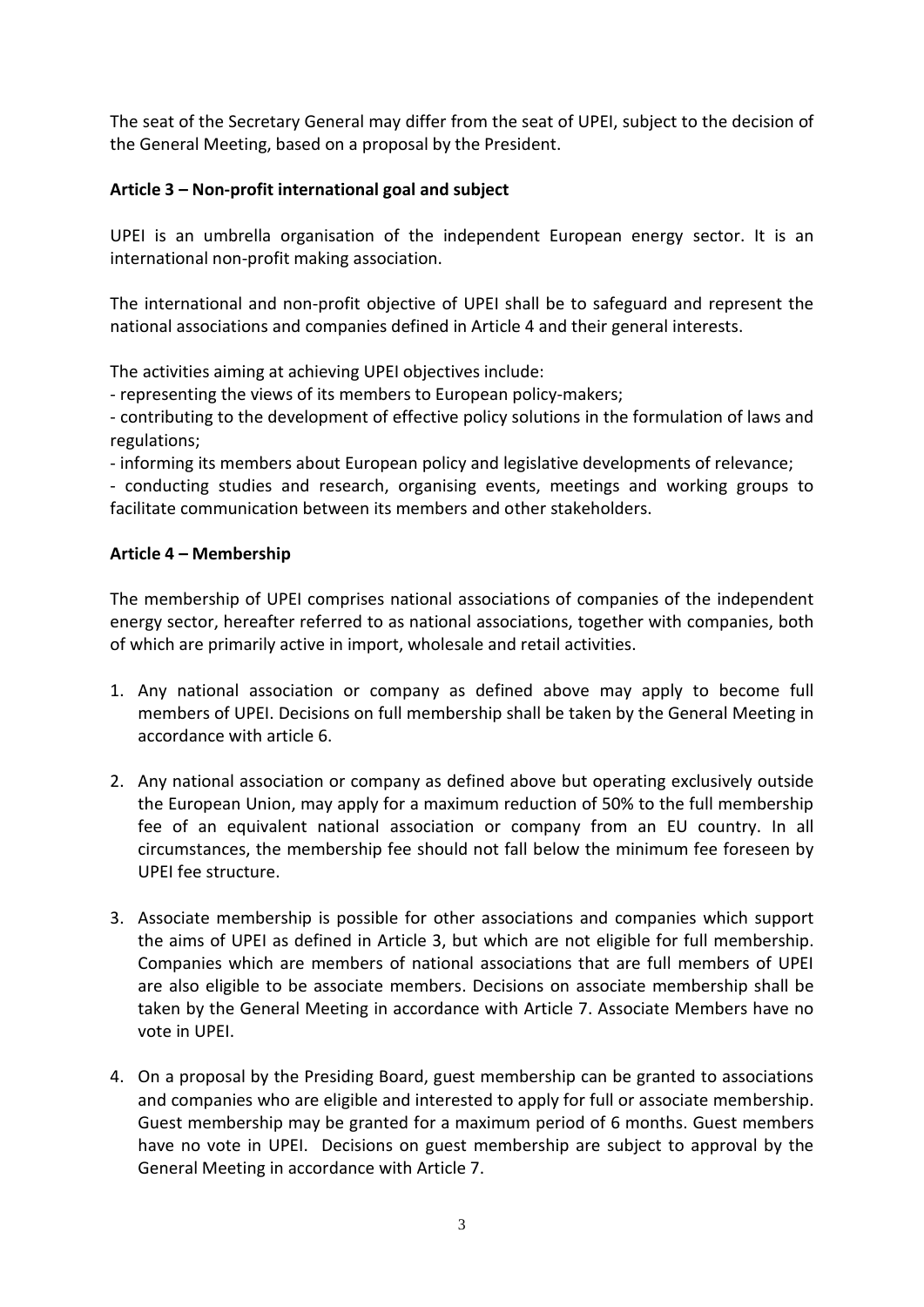If no concern is raised, a company or association which was granted guest membership may automatically become a full or associate member at the end of the trial period.

5. All members must comply with the Statutes of the Association, its internal rules and regulations, including its code of ethics, and the decisions adopted by the General Meeting. All members shall pay an annual membership fee as determined by the General Meeting.

Members have all rights and duties granted in accordance to the CAC and present statutes. As members, they shall not be hold responsible for commitments undertaken by the INPA.

# **Article 5 - Withdrawal or Exclusion**

1. Membership may be terminated by:

- voluntary withdrawal,

- exclusion.

- 2. Voluntary withdrawal shall be made by registered letter to the current President of UPEI, with effect from the end of a calendar year subject to six months' notice.
- 3. Exclusion of a member shall take place if a member does not respect the Statutes or the decisions of the organs of UPEI, or if the member fails to discharge its payment obligations despite receiving a warning. The member must first be notified that exclusion proceedings may be instituted against it. It shall have an opportunity to reply. Exclusion of a member shall be subject to a decision by the Membership in accordance with Article 7.
- 4. On termination of membership of UPEI, a member shall not have any claim on the assets of UPEI. Termination of membership shall not cancel the member's obligation to pay any outstanding debts.
- 5. No member may assert or exercise any claim on the assets by virtue of its membership alone. This exclusion of rights on assets applies at all times: during the period in which the interested party is a member, at the time when this quality ceases to exist for any reason whatsoever, at the time of dissolution of the INPA, etc.

#### **Article 6 - Organs**

The organs of UPEI shall be:

- the General Meeting ( = the general assembly of members)
- the Presiding Board ( = the administrative body)
- the Secretary General ( = the day-to-day management body)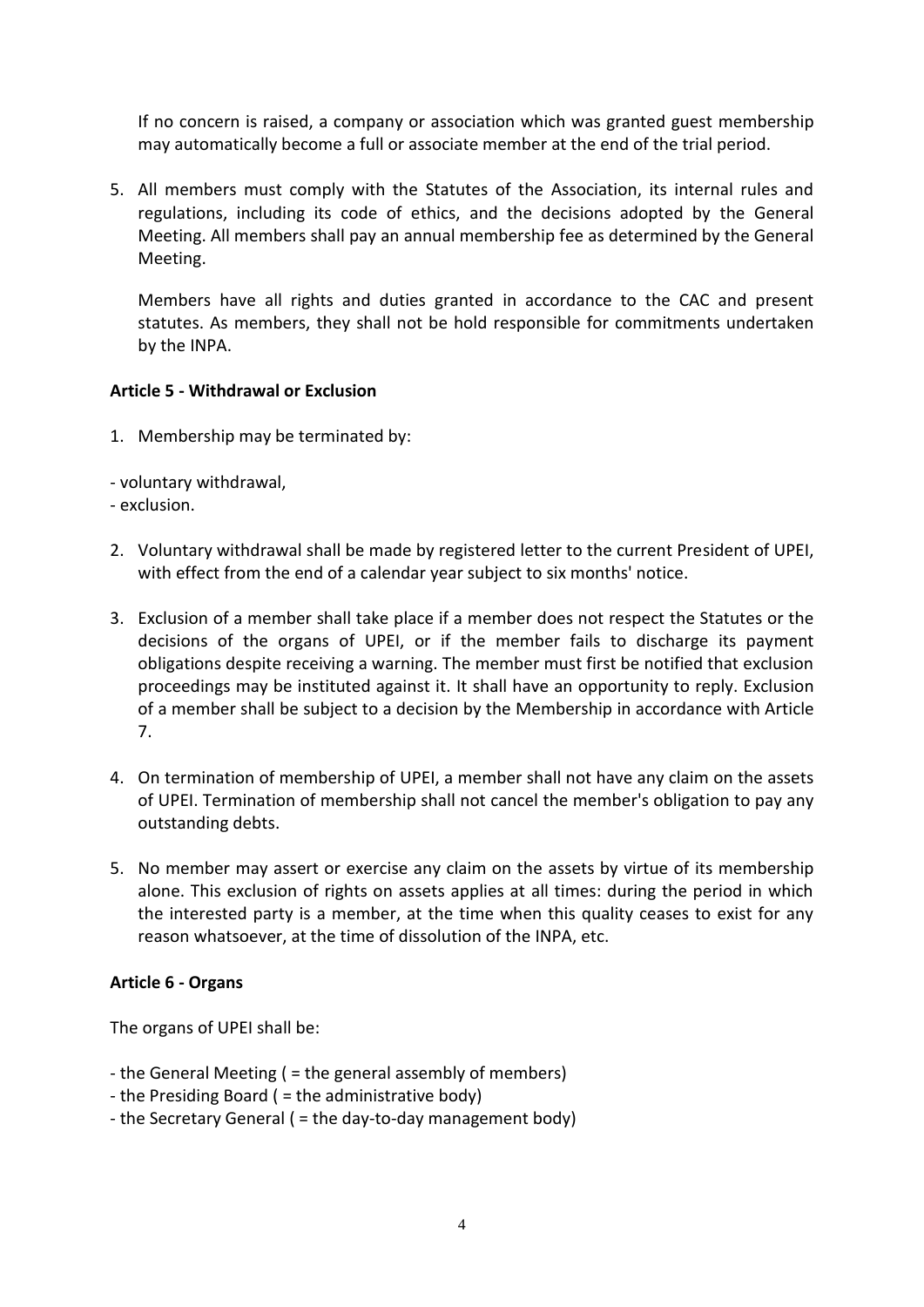# **Article 7 - General Meeting**

- 1. The General Meeting shall consist of all full members. During meetings, it shall consist of representatives appointed by each full member. Associate and guest members may attend but have no voting rights.
- 2. With regards to voting rights of full members:

- each national association shall have one vote.

- each company shall have one vote, unless there is more than one company from a given country, in which case those companies shall collectively have one vote.

- 3. The General Meeting shall be entitled to take decisions on measures to achieve the objectives of UPEI pursuant to Article 3. It shall in particular approve the budget, adopt the annual income and expenditure statement, and the contributions of the members, according to the agreed fee structure.
- 4. Decisions may only be taken if at least fifty percent of the full members are present or represented. Except as otherwise stipulated in the CAC or the Statutes, the General Meeting shall take decisions by simple majority of the valid votes of the full members present or represented. Abstentions and null votes shall be counted as negative votes. All decisions adopted by the General Assembly shall be applicable to all Members.
- 5. Members who cannot be present at the meeting can be represented by other members with proxies.
- 6. The General Meeting can be held by any means of telecommunication allowing an effective and simultaneous deliberation between all the participants, such as a conference call or video. A member participating in such a conference is deemed to be present in person at the meeting and has the right to vote and to be taken into account for the calculation of the quorum. Such a meeting is deemed to take place where the largest group of members participating in the conference is assembled, or, failing this, at the headquarters of the Association.
- 7. In case of urgency, decisions falling under the scope of article 6 may be taken outside of the General Meeting by electronic mail. In such instances, the draft decision shall be communicated to the members by the President, and unanimity shall be required for approval. The written decision shall be ratified at the next General Meeting.
- 8. The General Meeting shall be convened at least twice a year.
- 9. In the interest of UPEI, guests may be invited with the agreement of the President, to attend the General Meetings.
- 10. The costs associated with the General Meetings will be apportioned amongst the members who have participated, according to their attendance, unless otherwise agreed by the General Meeting.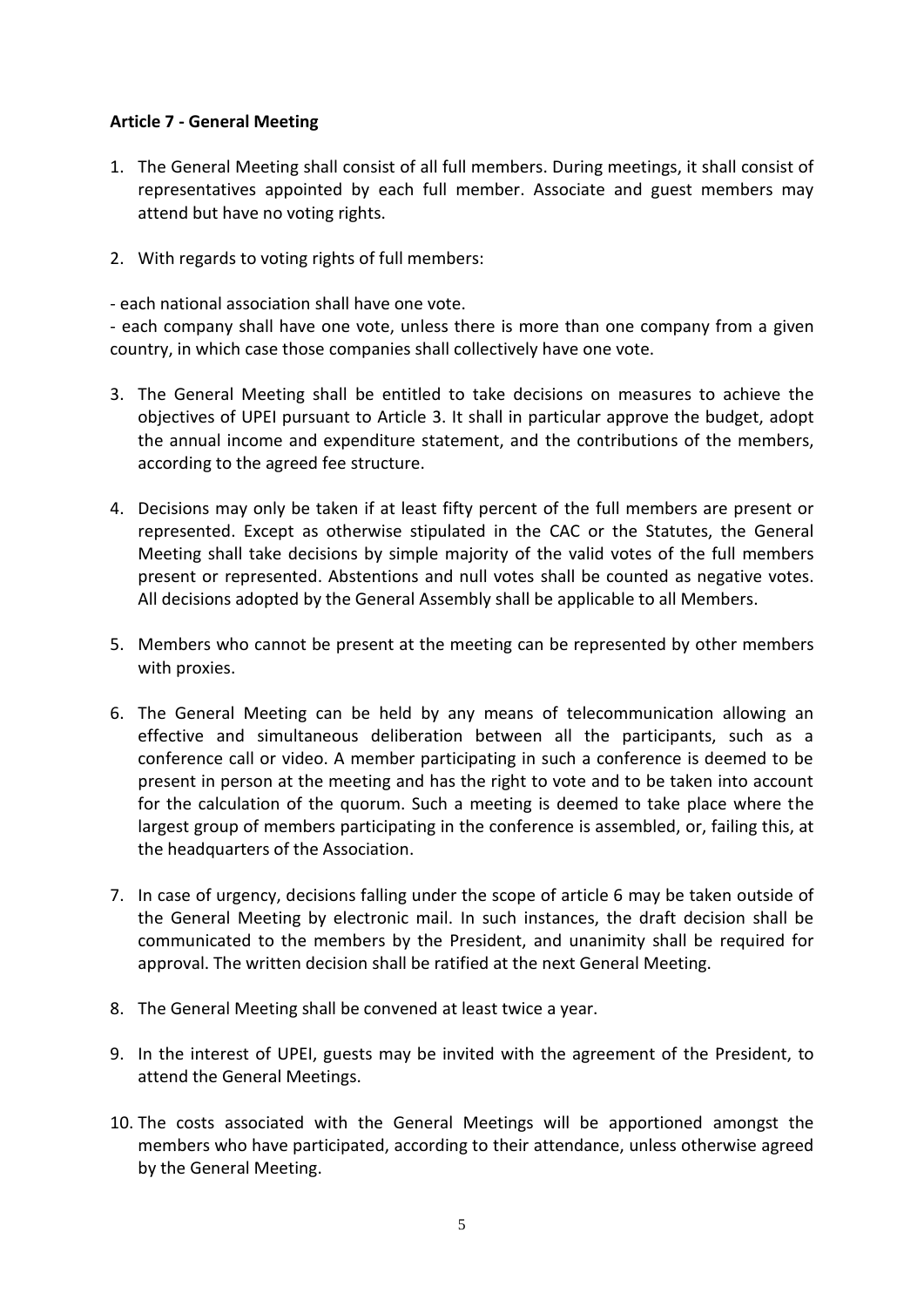- 11. The Annual General Meeting shall be held during the first six months of the year at the registered office or at any other place indicated on the invitation. The invitation is sent at least 14 days before the date of the General Meeting to all members, administrators, the auditor if any, by e-mail to the last address that the member, administrator, the auditor if any, communicated to this effect to the Secretary General.
- 12. Meetings are convened by the President upon his/her initiative or when a fifth of the members so request. The convocation will be accompanied by a draft agenda determined by the Presiding Board.

# **Article 8 - Presiding Board**

- 1. The Presiding Board is responsible for the execution of the decisions taken by the General Meeting. It maintains an overview of policy and strategic direction. It is especially responsible for the task of providing vision for the overall strategy (including communications strategy). It is responsible for the financial and legal accountability of UPEI. It provides an update on the budget at each General Meeting, raising potential issues. On an annual basis, it will present for approval by the General Meeting the draft budget and accounts. The Presiding Board shall instruct and supervise the Secretary General as well as provide him/her with policy support, as required. The Presiding Board may delegate specific tasks to one of its members and/or to the Secretary General. It may equally delegate special powers to other persons in the form of special tasks.
- 2. The Presiding Board is composed of a minimum of 3 and a maximum of 5 administrators: a President and between 2 and 4 Vice-Presidents. The General Meeting shall determine the number of Vice Presidents.
- 3. The administrators shall be elected by the General Meeting on the basis of nominations from the meeting. Every voting member of UPEI shall have the right to put forward nominations. Voting shall be by secret ballot if so requested at the meeting. Each administrator shall be elected for a period of three years. No more than one administrator shall be of the same association or company. In case of vacancy, the Presiding Board cannot co-opt a new administrator.
- 4. The Presiding Board shall collegially represent UPEI vis-à-vis the institutions of the European Union, other international organisations, associations and in all judicial and extrajudicial acts. It represents the INPA by the majority of its members. The members of the Board may establish and maintain contacts with the national governments of member states of the European Union if expressly requested to do so or if such contacts are previously agreed with the full members concerned.
- 5. Without prejudice to the power of general representation of the collegial Presiding Board, the INPA shall also be duly represented in all judicial and extrajudicial acts by two administrators, including the President.
- 6. The Presiding Board or the administrators representing the INPA can appoint agents of the INPA. Only special proxies or proxies limited to a specific legal act or to a series of specific legal acts are authorised. The agents engage the INPA within the limits of the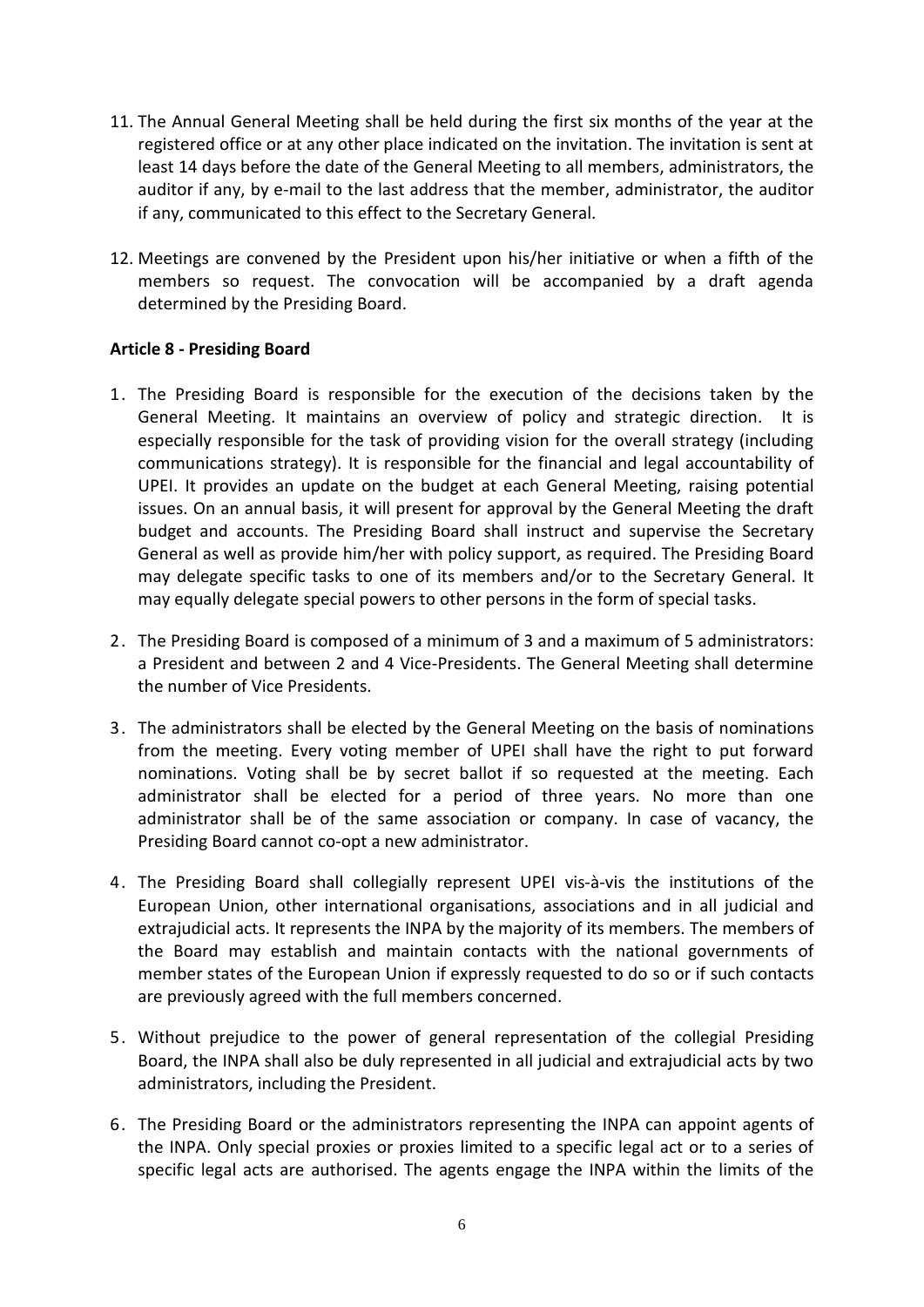power of attorney that has been granted to them and whose limits are enforceable against third parties in accordance with the legal provisions relating to mandates.

- 7. The Presiding Board shall meet on a regular basis. It shall be convened by the President who may do so either on his own initiative or on the basis of a request submitted jointly by two Vice-Presidents. The President shall preside over these meetings. The members of the Presiding Board shall have equal voting rights.
- 8. Decisions may only be taken if at least the majority of the administrators is present or represented at the meeting. For all questions submitted to a vote, the Presiding Board shall decide by simple majority. In the event of a split vote, the President shall have the casting vote.
- 9. The President shall convene and chair the General Meetings.
- 10. In the event that an administrator resigns or is persistently unavailable to fulfil his/her duties, the remaining members of the Presiding Board will call for an election at the first General Meeting following the start of such unavailability, in order to appoint a replacement.
- 11. The administrators can be dismissed at any time and with immediate effect by the General Meeting which decides independently and without any other reason. Any member of the Presiding Board may resign by simple notification to the President of the Presiding Board.
- 12. The decisions of the Presiding Board may be taken by the unanimous written agreement of all the administrators.

# **Article 9 - Secretary General**

- (1) The Secretary General shall run the affairs of UPEI in accordance with the instructions of the Presiding Board to which he/she reports, and the day-to-day management is delegated to him/her. The Secretary General shall be proposed by the Presiding Board and the nomination shall be subject to the decision of the General Meeting.
- (2) In accordance with the law, the day-to-day management includes both acts and decisions not exceeding the needs of the daily life of the INPA, as acts and decisions which, either because of the 'minor interest they represent, either because of their urgency, do not justify the intervention of the Presiding Board.
- (3) The power of day-to-day management concerns both internal decision-making power and the power of external representation relating to this management.
- (4) The Secretary General shall take part, in an advisory capacity, in all meetings of the Presiding Board and the General Meeting and shall act as Secretary for these meetings.

#### **Article 10 – Publications**

The appointment of the members of the Presiding Board, the Secretary General and of the persons empowered to represent the INPA, as well as the termination of their function, are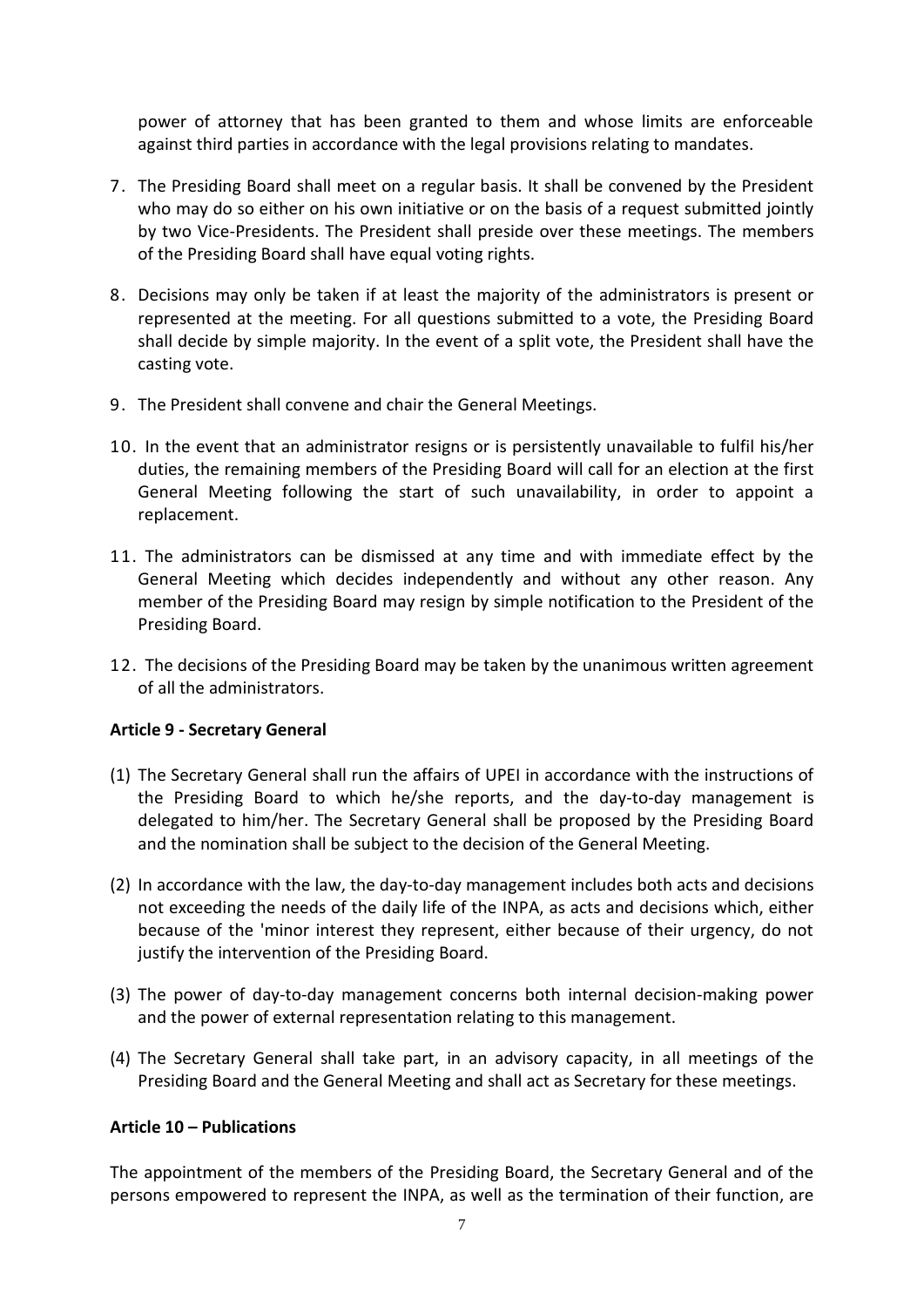made public by deposit in the association's file, and by publication of an extract to the Annexes to the Belgian Official Journal. These documents shall in any case show whether the persons representing the INPA, engage the INPA individually, jointly or in college, and specify the extent of their powers.

# **Article 11 – Expenditure**

Membership fees and any other agreed costs are to be paid in full within 1 month of the date of the invoice.

# **Article 12 - Accounting**

The financial year begins on 1 January and ends on 31 December.

The accounts are kept in accordance with the provisions referred to in art. 3:47 of the CAC and to the royal decree of 29 April 2019.

The Presiding Board submits the annual accounts for the previous financial year for approval to the Annual General Meeting.

The annual accounts of the INPA are filed in accordance with the provisions of art. 3:47, § 7 of the CAC and the royal decree of 29 April 2019.

# **Article 13 - Amendments to the Statutes**

Decisions on amendments to the Statutes may only be taken if at least fifty percent of the full members are present or represented.

Amendments to the Statutes shall require a three-quarters majority of the full members present or represented in the General Meeting.

If the required attendance quorum is not reached, a new meeting is convened with the same subject on the agenda. It validly decides by a majority of three-quarters of the votes, regardless of the number of full members present or represented. The second meeting cannot happen less than 15 days after the first meeting.

Any modification of Article 3 on the aims and activities of the association must be approved by means of a royal decree.

The following changes can only be made by deed:

- the attributions, the mode of convocation and the mode of decision of the INPA General Meeting, as well as the conditions under which its resolutions are brought to the attention of the members;

- the conditions for amending the statutes;

- the conditions of dissolution and liquidation of the INPA and the non-profit objective to which the INPA must assign its assets in the event of dissolution.